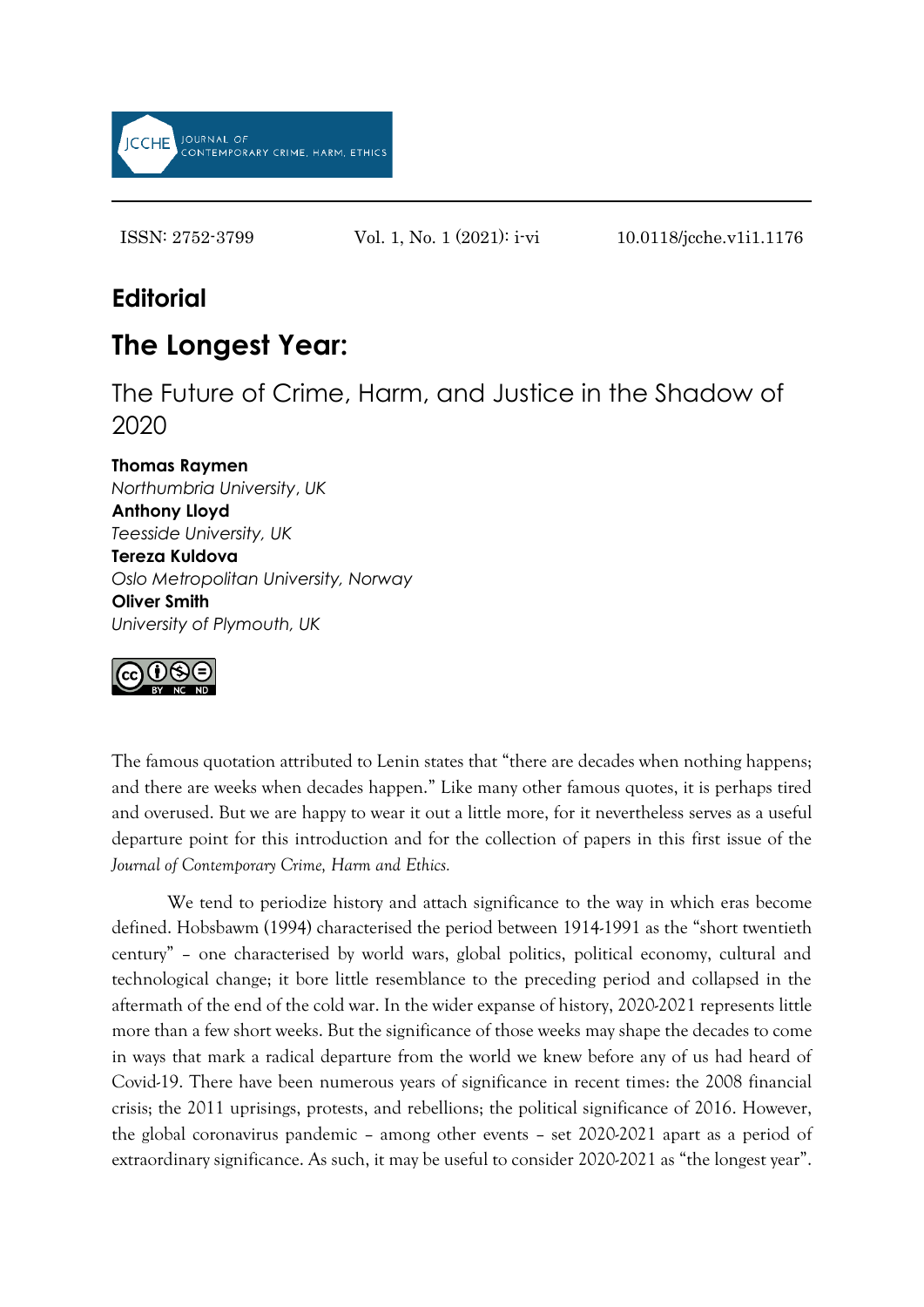Coming into 2020, the global political landscape reflected increased polarisation but a general swing towards a more right-wing, populist, and authoritarian slant. In the UK, the Labour Party suffered its worst electoral defeat in nearly a century and the Conservative Party was returned with a mandate to "get Brexit done". In the USA, President Trump was confidently heading towards re-election until the coronavirus pandemic and his inept response derailed the economy and saw Joe Biden and the Democrats take the White House in November. Trump's loss lingered into 2021 with his supporters storming the US Capitol in apparent insurrection. The killing of George Floyd by Minneapolis police officers in May 2020 ignited peaceful protests worldwide demanding recognition that Black Lives Matter. It also sparked instances of rioting and property damage and the establishment of 'autonomous zones' operating free from police and local government authority. It encouraged debate around the role and purpose of the police which ranged from suggestions for reform to calls to defund and abolish the police. Indeed, the 'culture wars' appear to have hit new heights. Fault lines have hardened and new divisions have emerged as opposing sides on various cultural, political, and zemiological issues talk past one another with increasing vitriol, resulting in interminable deadlocks reminiscent of MacIntyre's (1981/2011) description of our society as gripped by a 'culture of emotivism'.

In the weeks and months prior to the pandemic, wildfires engulfed the Australia and the west coast of the United States. Scientists estimate that global warming increased the risk and severity of the wildfires by 30% and in Australia 18.6 million hectares, an area larger than Portugal, were burned. Approximately three billion animals and over 30 people died and an estimated 300 million tonnes of carbon dioxide polluted the atmosphere. In the United States, firefighters acknowledge that what were once regarded as 'once-in-a-career' forest fires are now an annual occurrence. Extreme weather events are increasingly part of 'the new normal'. Hochuli et al (2021) suggest that 2020 confirmed the transition from the cynical apathetic 'post-politics' at the 'end of history' to a new phase of 'anti-politics'; waves of protests against climate change, lockdown and government restrictions, and racial injustice attest to rising anger and social division that spilled out onto the streets. 2021 continued this trend with protests and anger in the UK as Sarah Everard's rape and murder at the hands of a serving police officer refocused the spotlight on violence against women.

Covid-19 and the collective response of governments around the world recalibrated the political map: the 'libertarian' Boris Johnson enacted a series of strict lockdowns that curtailed freedoms well into 2021 while the 'authoritarian' Donald Trump was reluctant to impose any restrictions. Many on the left, traditionally critical of state power, called for restrictive measures and criticised the government for not reacting fast enough or for removing restrictions too soon (Briggs et al, 2021). Globally, over 200 million confirmed cases and over 4.5 million deaths have been attributed to a virus that spread quickly through the trade and travel routes of a globalised world and triggered a series of measures that only a few months before would have been regarded as improbable in liberal societies. Lockdowns intensified our use of and reliance upon digital technologies; allowing tech corporations to exert an even tighter stranglehold in the digital era of surveillance capitalism (Zuboff, 2019), accumulate increasing quantities of the 'new oil' of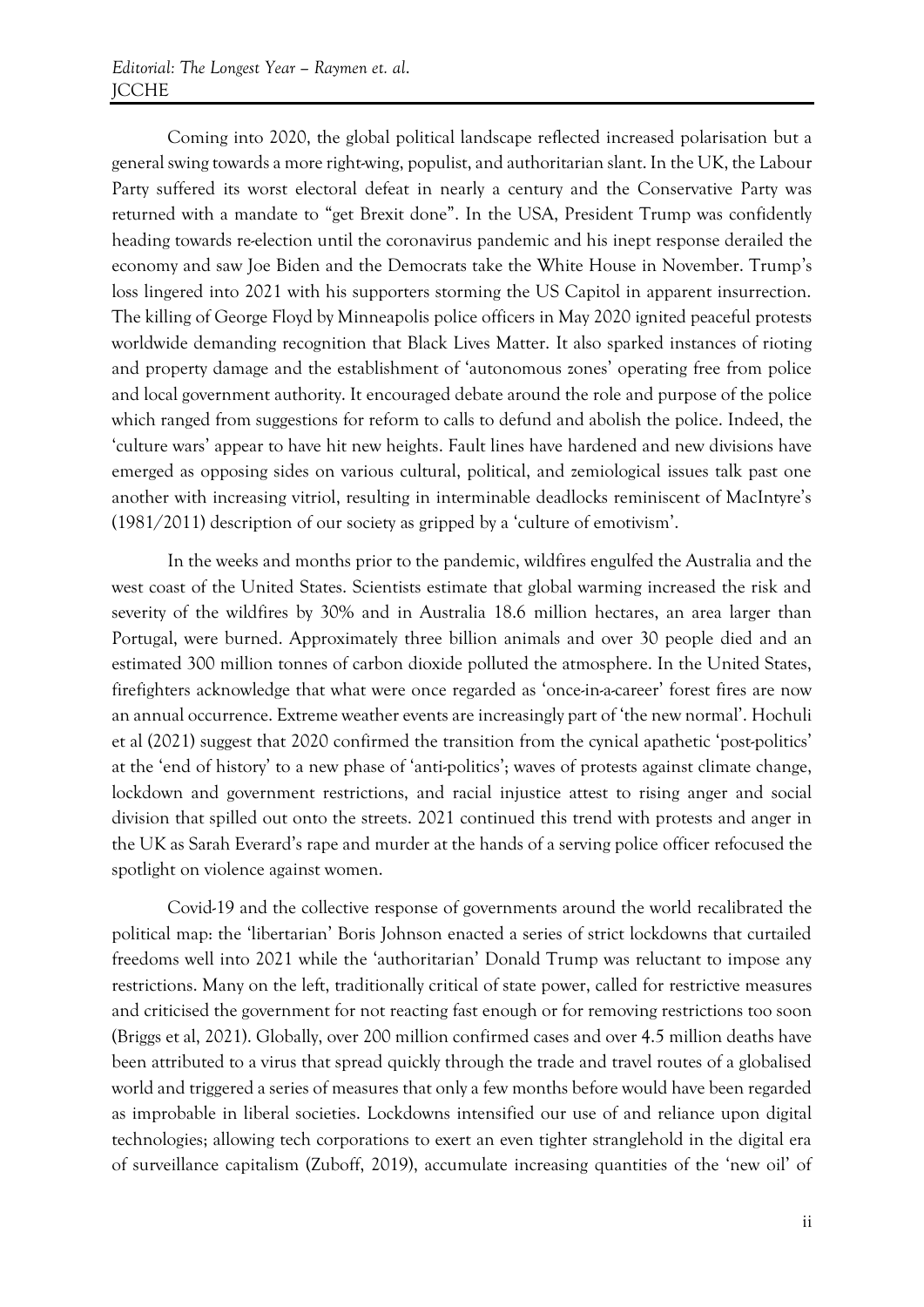data, and accelerate existing developments in artificial intelligence, deep learning, and big data, which are already being utilised for policing, security, and intelligence purposes (Bridle, 2018). Global and local criminal markets and practices have mutated in response to the pandemic as new opportunities for illicit enterprise have emerged while others have been disrupted. The enforced shutdown of large sections of the global economy has caused economic shockwaves that defy comparison. Extraordinary inequality prior to the pandemic has since widened to even greater proportions. 10 of the world's richest individuals increased their wealth by \$400billion during the pandemic while many saw their livelihoods disappear, possibly never to return as individual businesses and entire industries undergo profound transformation or even total extinction. At its worst, oil demand declined by 29 million barrels per day (IEA, 2020), plummeting drastically enough to cause a stoppage in production to try and stabilise prices. In their 2020 Energy Outlook, petroleum giants BP declared that we have possibly reached 'peak oil', or that we are far closer to it than previously imagined; claiming that existing surpluses, the decline in demand, and the rapid advancement of technologies in alternative energy and electric vehicles mean that demand may never recover to pre-pandemic levels.

In their emergency response to the multiple challenges thrown up by the pandemic, currency issuing governments and central banks throughout the world have intervened in the economic in unprecedented fashion, spending vast amounts of money to both pay for the measures to fight the pandemic and buttress individual salaries and businesses to avoid an economic collapse of truly catastrophic proportions, potentially setting the stage for a universal basic income (UBI) in the future. In the process, they have abandoned many of the central pillars of neoliberal fiscal and monetary policy. Many will say we have been here before, referencing the substantial bailout packages that were provided to banks teetering on collapse in the wake of the 2007/2008 Global Financial Crisis (GFC). But unlike the GFC, this has been a sustained programme of subordinating monetary to fiscal policy in several areas of social and economic life; one that has exposed every neoliberal shibboleth to be a complete falsehood, and is all the more remarkable coming from political parties and governments who, for the most part, have spent decades positioning austerity and balanced budgets as an absolute and fundamentally necessary, albeit unpleasant, truth of politics. As Pavlina Tcherneva (2020) wrote when talking about progressive spending programmes in her book *The Case for a Job Guarantee*: 'Tomorrow, when politicians ask "but how will the government pay for this program?", the answer should always be "the way we paid for the pandemic."' (Tcherneva, 2020: viii)

Consequently, the economic impact of the coronavirus pandemic, alongside prepandemic political and cultural discontent with the neoliberal consensus, seems to be accelerating the existing fractures in neoliberalism's 40-year hegemony. We seem to be witnessing the end of 'the end of history' in which neoliberalism, which was heralded as the 'final form of human government' (Fukuyama, 1992) now exists in an interregnum, with its future uncertain (Hochuli et. al, 2021; Streeck, 2016). Numerous political and economic elites such as Klaus Schwab, the executive chairman of the World Economic Forum, have called for and predicted a 'Great Reset' of the global economy to usher in a Fourth Industrial Revolution geared around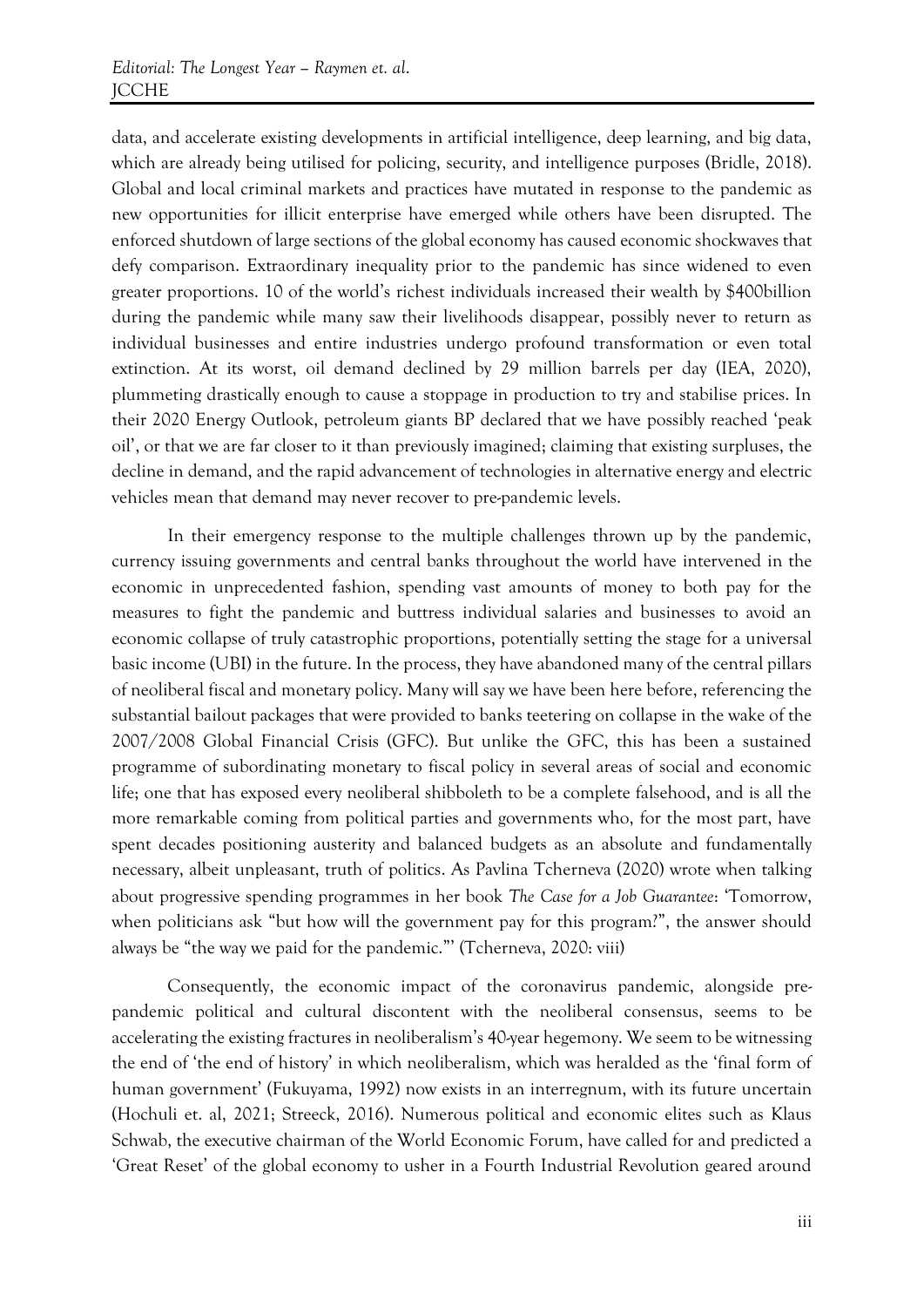digital technology, green industries, deglobalisation and the shortening of supply chains to radically reduce carbon emissions and set the world and capitalism on a new trajectory (Schwab and Malleret, 2020).

These developments mean there has never been a more important time for social sciences to be engaged in searching, critical and penetrative research and analysis; offering clear examination of events as they unfold, utilising the methodological and theoretical tools at its disposal to make sense of both what is happening and where we are going. This issue does that. First, **Anthony Ellis, Luke Telford, Anthony Lloyd** and **Daniel Briggs** consider the idea of *sacrifice* in the context of the Covid-19 pandemic. As millions were asked, in different ways, to sacrifice in the fight against Covid-19, Ellis et al situate sacrifice as intimately connected to the systemic violence inherent in neoliberal capitalist economies. Sacrifice is an ethical gesture that serves to reinforce the social fabric. The demand for sacrifice in the name of 'protecting the NHS' and saving lives must be considered in the wider context that has seen the social fabric hollowed out in favour of radical individualism, emotivism and competition. This paper asks critical questions about the relationship between sacrifice, violence and social cohesion.

Second, **Paul Bleakley** considers public sentiment and compliance in the context of lockdown in Melbourne, Australia. The pandemic response placed demands on the public and introduced new rules and governance to ensure compliance. Bleakley uses sentiment analysis from social media comments on a selection of news stories related to Melbourne's lockdown to gauge whether or not public attitudes towards restrictions would support acts of non-compliance. While media and social media may indicate the presence of significant anti-lockdown sentiment, resistance and non-compliance, Bleakley reveals that most evidence indicated the public remained supportive of restrictive lockdown measures. This raises key questions about government intervention, freedom and restriction, and public compliance. Third, **Nick Gibbs** also considers the issue of compliance with lockdown rules within the context of hardcore gym users and image and performance enhancing drug (IPED) use. Using qualitative data collected during the pandemic, Gibbs brings together questions about body image and identity with the supply and demand of IPEDs. The UK's lockdown restrictions, including extended closure of gyms and training facilities, significantly impacted upon his respondents for whom life was contoured around the gym and bodywork. Their decisions to flout lockdown restrictions is explored within the context of subjective motivation and identity. It offers a crucial insight into how the longest year and government restrictions are negotiated within specific contexts.

Fourth, **Thomas Raymen** and **Oliver Smith** offer a critical analysis of the politicaleconomic geopolitical changes that materialized during the longest year and consider the implications for green criminology and zemiology. The Environmental Crisis Industry (ECI) favours environmental solutions palatable to corporate interests ahead of systemic change. The upheavals of the Covid-19 pandemic have seen the ECI become focused on renewable energy and securing the supply and control over the natural resources crucial to the transition to green energy. Their analysis raises significant questions about new and emerging harms associated with this transition. Our fifth paper, from **Owen Hodgkinson, Luke Telford** and **James Treadwell**,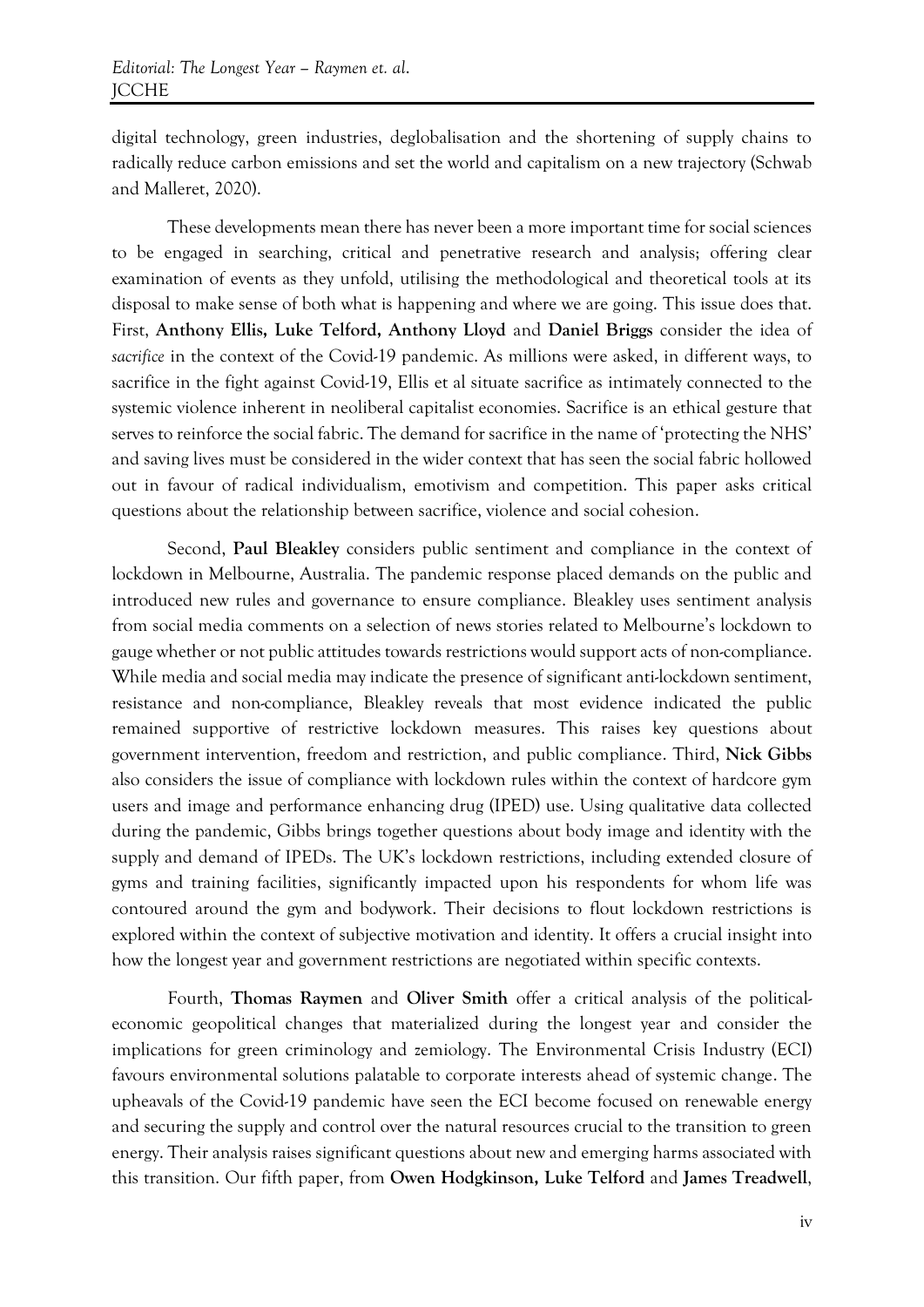considers the Black Lives Matter (BLM) movement in a UK context. 2020 saw the explosion of BLM support in the wake of the George Floyd murder in the United States but Hodgkinson et al offer a critical analysis of the translation of a US movement, grounded in the unique political, economic, cultural and racial context of the United States, into the UK. Hodgkinson et al also consider the theoretical underpinnings of BLM – namely Critical Race Theory (CRT) – and ask whether or not a homogenizing approach to racial injustice, through concepts such as 'white privilege' undermine the important task of tackling racial injustice.

Next, **Gemma Ahearne** and **Robert Freudenthal** offer an essay on the pandemic response that situates public health within the context of power, control and an authoritarian exploitation of a 'state of exception'. Ahearne and Freudenthal contend that the state's pandemic response used the 'public good' as justification for expanding interventions into our lives while simultaneously shifting responsibility onto individuals. Government action to tackle the pandemic was often regarded as benign and in the public interest yet the expansion of police power and the legislative authority to intervene further into the lives of citizens, including the expansion of bio-surveillance, is, they argue, far from benign. 'Zemiology and the future' is a conversation between Thomas Raymen and **Victoria Canning** and **Steve Tombs**, the authors of the recently published *From Social Harm to Zemiology* (2021). The discussion reflects the growing influence of zemiology within the social sciences and reflects on the interest that social harm and zemiology has generated within academic circles and beyond. They discuss the future of zemiology and social harm in a post-Covid world, the future of neoliberalism, the conceptual foundations of social harm, and the relationship between research and activism among other issues. Finally, Dick Hobbs provides a book review of a key publication from 2021 – Daniel Briggs' *Climate Changed: Refugee Border Stories and the Business of Misery* – where he advocates for the power of ethnography in shining a light on the biggest and most pressing issues of our time.

The present collection of articles, essays, and conversations marks the inaugural issue for the *Journal of Contemporary Crime, Harm, and Ethics*. Given what is going on in the world, a journal interested in the interrelated issues which bear its name could not have launched at a more relevant time or in a more appropriate context. We would like to take the opportunity to thank all of our contributors and reviewers for supporting this fledgling journal. In an era of journal 'impact factors' and in which scholars are implored to think strategically about citations and other metrics, it would have been perfectly understandable if the contributors to this issue had elected to publish in more established and recognised journals. Similarly, in a time in which academics are over-stretched and inundated with various (unpaid) tasks, we would have understood if reviewers had politely declined yet another review request from yet another journal. All involved have shown a commitment to free and open-access academic publishing, and the team at *JCCHE* are extremely grateful. We would also like to thank the *Northumbria Journals* support team at Northumbria University, who host this journal, for their instrumental work in getting it up and running. We hope you enjoy the issue.